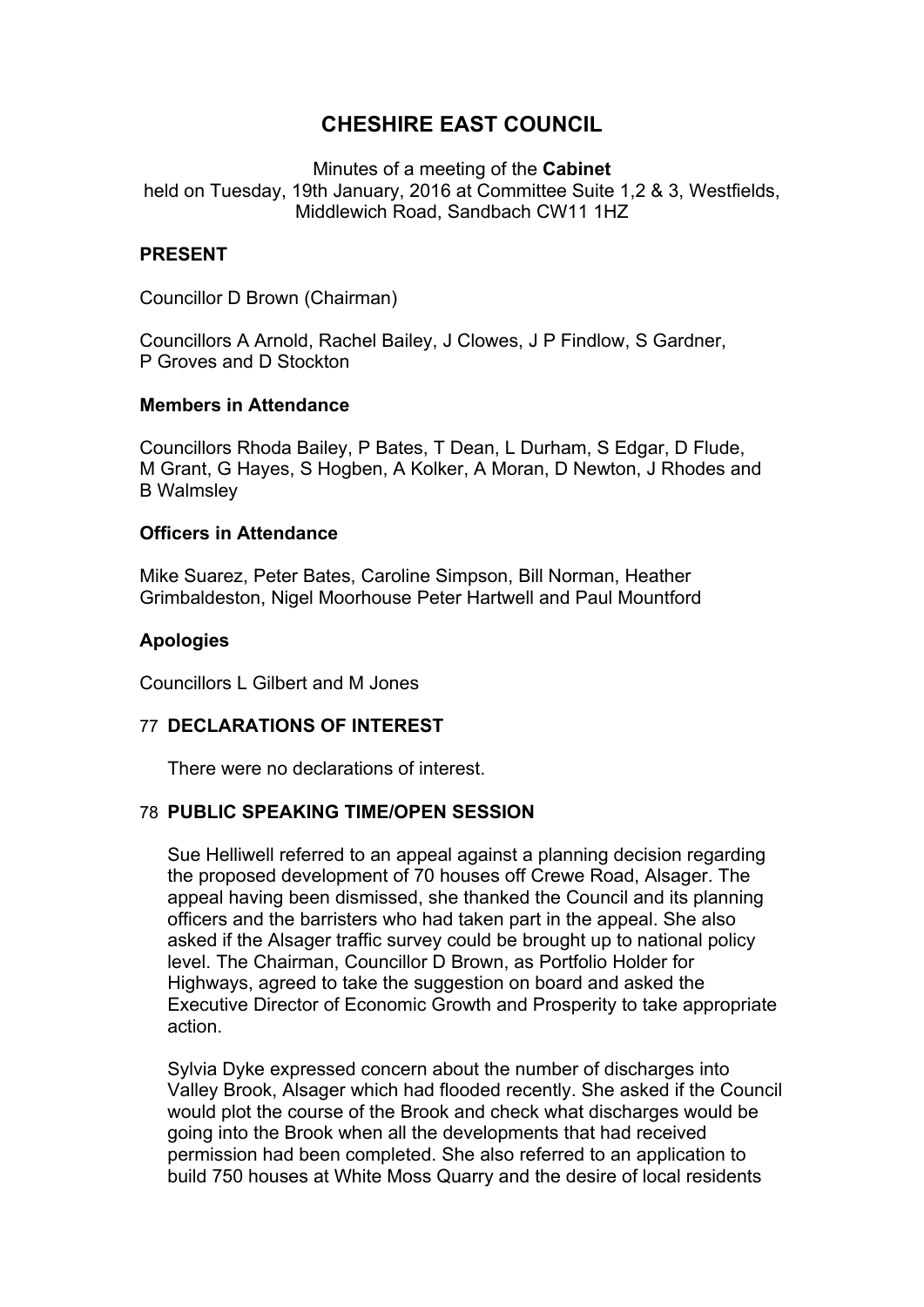that there should be some restoration work undertaken at the Quarry. She asked if the Council would expedite a meeting between legal officers, local residents' representatives and Alsager Town Council to discuss the agreement relating to White Moss Quarry before the planning application for the proposed development was considered. The Portfolio Holder for Housing and Planning replied that a liaison meeting with local residents had taken place in November 2015. He undertook to provide a written response before the planning application was considered.

## 79 **QUESTIONS TO CABINET MEMBERS**

Councillor D Flude asked for an update on plans to welcome Syrian refugees into Cheshire East, including details of numbers and date of arrival. The Chairman undertook to provide a written response. Councillor Flude also asked if there was financial assistance available to people on benefits to help them meet the cost of pest control measures carried out in their homes. Again, a written response would be provided.

Councillor D Newton referred to research published by Oxford University into children's centres which demonstrated that such centres made a real and significant difference. He asked what weight Cheshire East Council would give to the research when deciding whether or not to close children's centres. The Portfolio Holder for Children and Families, Councillor Rachel Bailey, replied that for children's centres to be effective it was important to reach the families that the Council needed to engage; Cheshire East's rural demographic meant that at the moment, some of those people were unable to access services. The current consultation was about ensuring that the centres with the highest footfall were safeguarded whilst also ensuring that services were delivered in new and innovative ways to improve service delivery outside of existing buildings.

## 80 **MINUTES OF PREVIOUS MEETING**

## **RESOLVED**

That the minutes of the meeting held on  $8<sup>th</sup>$  December 2015 be approved as a correct record.

## 81 **NOTICE OF MOTION - TAXI LICENSING**

Cabinet considered the following motion which had been moved by Councillor Rhoda Bailey and seconded by Councillor Dorothy Flude at the Council meeting on 17<sup>th</sup> December 2015:

*"Drivers of hackney carriages and, in particular, private hire vehicles licensed by other authorities are operating in this area.* 

*This Council would not be notified of their criminal offences committed subsequently, as the law requires the Police to notify only the Authority which granted the licence of any notifiable offences.*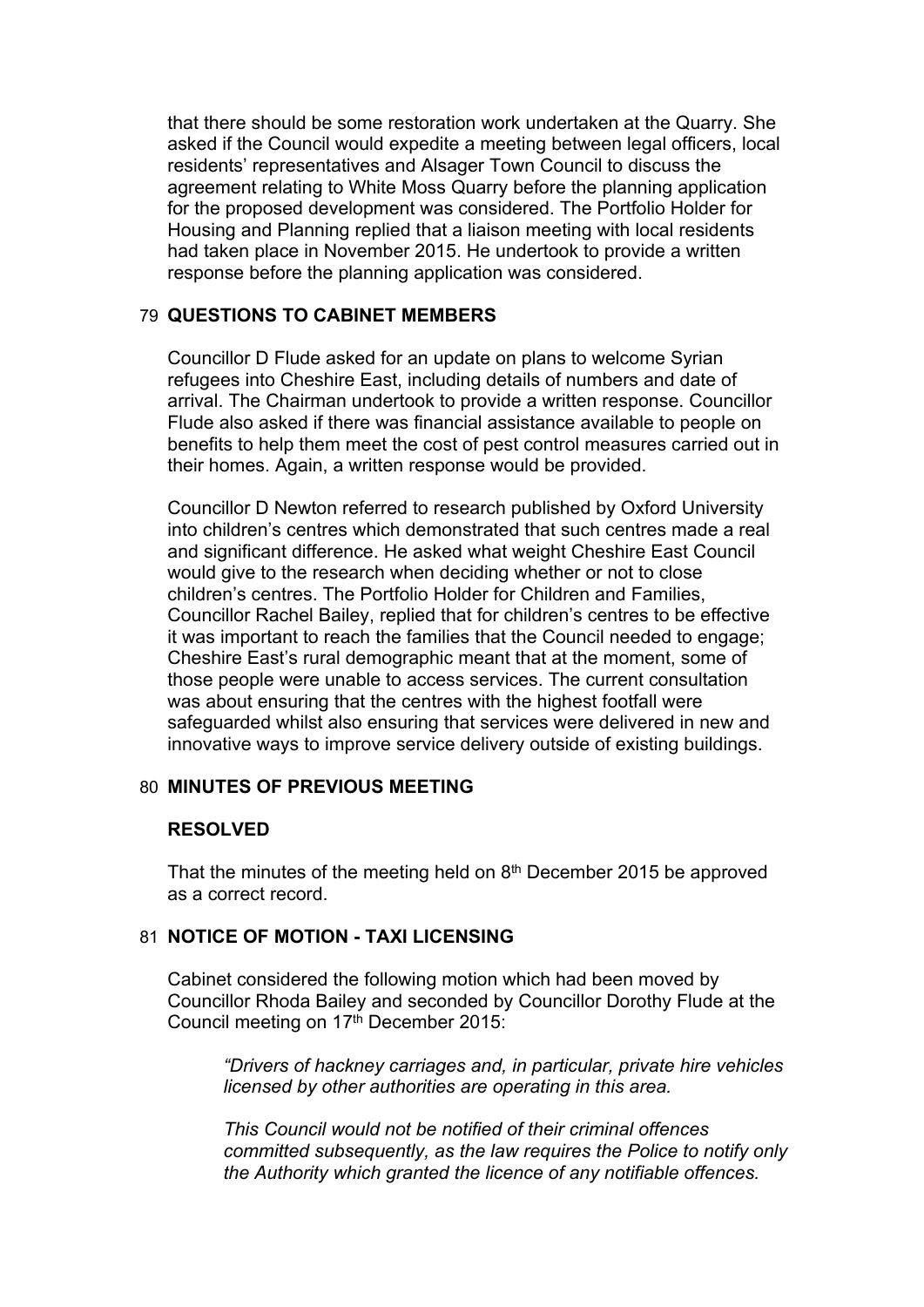*In view of the prevalence of child sexual exploitation and the dangers caused by children being trafficked from one area to another, that this Council takes steps to lobby for legislation to change the law, to extend the requirement to notify, and to reduce the ability of applicants to obtain licences in authority areas other than where they live."*

Councillors Bailey and Flude attended the meeting and spoke in support of the motion.

#### **RESOLVED**

That Cabinet supports the spirit of the motion and resolves that the Leader or Deputy Leader write to all local MPs, the Local Government Association and the Secretary of State for Transport setting out the Council's concerns and seeking the Government's current position in relation to the Law Commission review and any planned changes to taxi legislation with a view to positively influencing any changes where possible.

## 82 **EVERYBODY SPORT & RECREATION ANNUAL REPORT**

Cabinet considered a report on the first year of operation and performance of the charitable trust "Everybody Sport & Recreation" through the presentation of its first Annual Report to the Council.

Councillor Andrew Kolker, Chairman of the Trust, and Peter Hartwell, the Trust's Chief Executive, attended the meeting and presented the report to Cabinet, highlighting the key achievements over the last year and the challenges and opportunities ahead as detailed in the report.

The Portfolio Holder for Open Spaces, Councillor S Gardner, thanked the Chairman and Chief Executive for their hard work over the last year and congratulated the Trust on its achievements to date.

## **RESOLVED**

That the progress made by Everybody Sport & Recreation in its first year of trading as an independent charitable trust be noted.

## 83 **CORPORATE PARENTING COMMITTEE**

Cabinet considered a report proposing the establishment of a new Corporate Parenting Committee.

Whilst the existing Corporate Parenting Board comprising officers and jointly chaired by the Portfolio Holder for Children and Families and young people representatives from the Children in Care Council had been effective in developing and monitoring a strategy for cared for children and care leavers, it did not have influence at a policy level. A committee of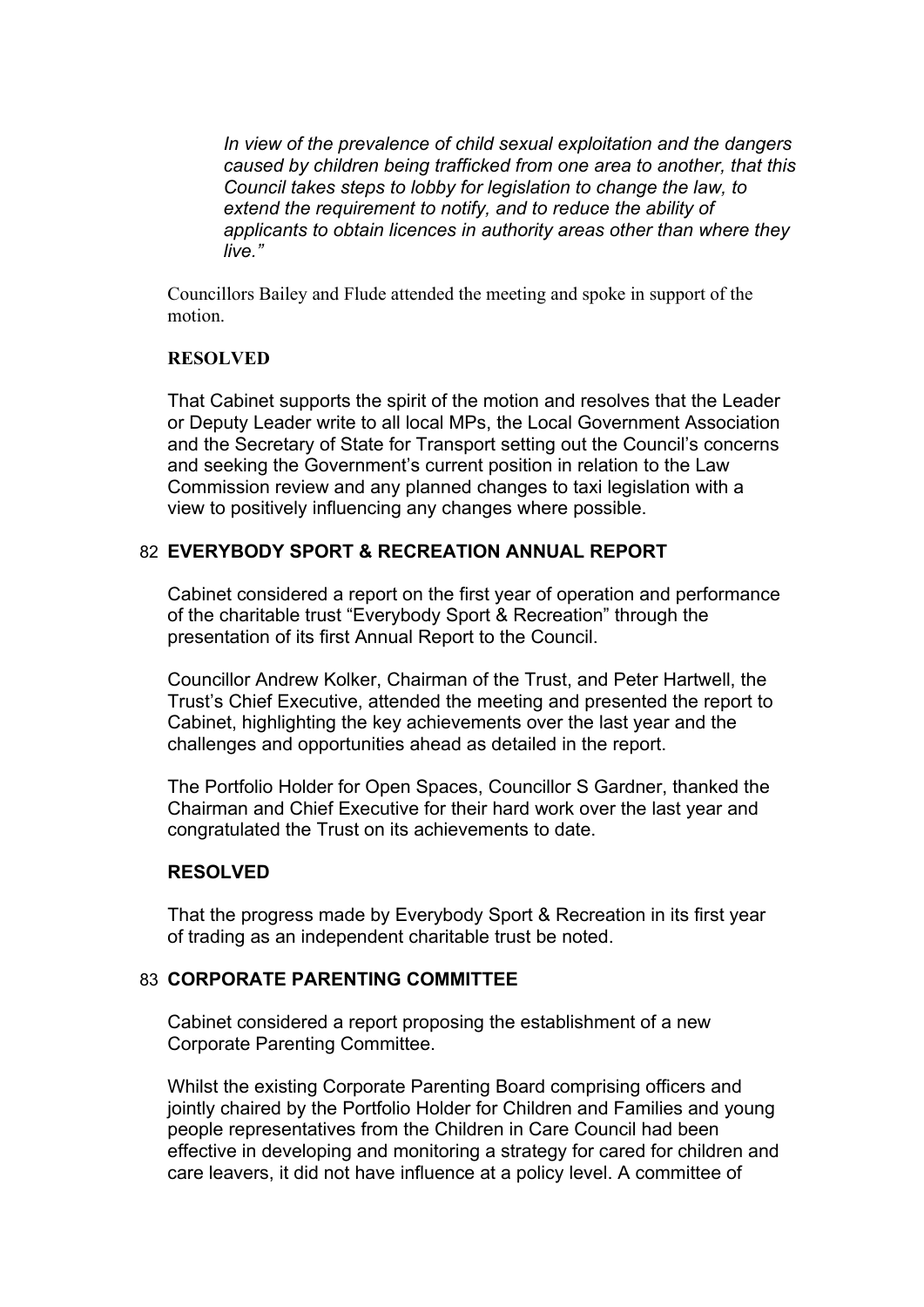members appointed on a cross-party basis was therefore proposed. The proposed terms of reference were attached at Appendix 1 to the report.

The Committee would act in an advisory role to Cabinet, which would assist the Council in continuing to fulfil its legal obligations and responsibilities towards cared for children and care leavers.

Cabinet felt that all Members of the Council as corporate parents should receive regular progress reports once the Committee had commenced work.

#### **RESOLVED**

That

- 1. a Corporate Parenting Committee be appointed with cross party membership of 12 Elected Members and the terms of reference at Appendix 1 to the report;
- 2. the Committee shall have the status of an advisory committee and include representative young people from the Children in Care Council to perform an advisory role to the Committee;
- 3. the Committee shall, once its membership has been agreed, formally commence its role;
- 4. the existence of the Committee be noted in the Council's constitution; and
- 5. all Members of the Council receive a progress report on a quarterly basis.

### 84 **CORPORATE POST AND PRINT**

Cabinet considered a report seeking approval to proceed with the procurement of a corporate print and post contract.

The recommended approach was a hybrid mail solution as detailed in the report. The programme would be split into three phases to enable the Council to trial the solution with two service areas before it was rolled out to the wider Council.

Councillor D Flude sought further information on the procurement options set out in the report. The Portfolio Holder for Finance and Assets undertook to provide Councillor Flude with a written response.

## **RESOLVED**

That authority be delegated to the Chief Operating Officer in consultation with the Portfolio Holder for Finance and Assets to undertake the